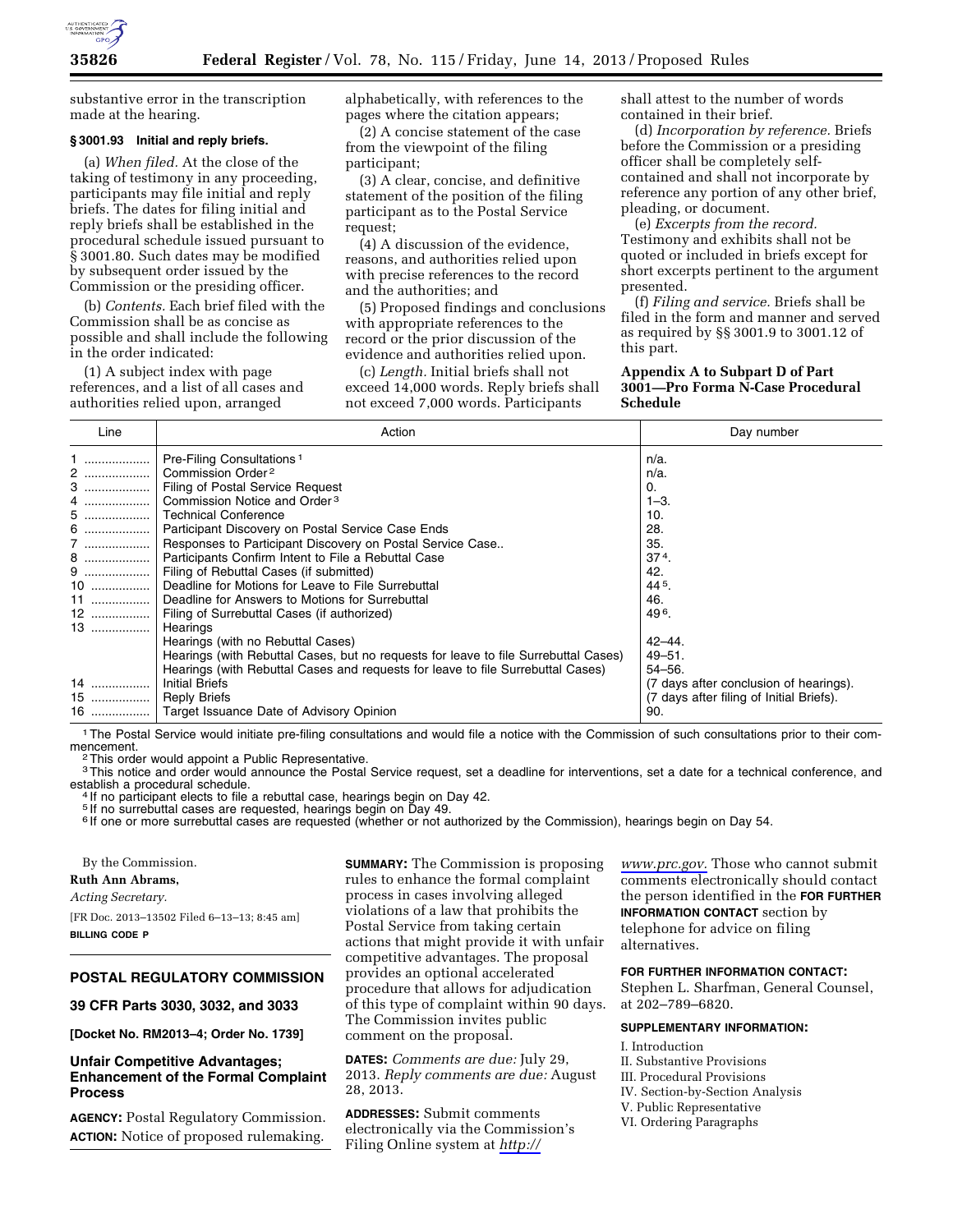## **I. Introduction**

The Commission is proposing rules to govern complaints alleging violations of 39 U.S.C. 404a. Section 404a(a) precludes the Postal Service from: (1) Establishing regulations that have the effect of harming competition; (2) compelling private entities to disclose information about their intellectual property; and (3) using information obtained from a person without their consent and then offering any postal product that uses or is based on such information.

Persons believing that the Postal Service is not complying with the section 404a(a) restrictions may file a complaint with the Commission. 39 U.S.C. 3662(a). The Commission's current complaint procedures are found in 39 CFR part 3030. These proposed rules would supplement the current complaint procedures and work in conjunction with the current rules. Proposed part 3032 would create substantive rules that implement the statutory prohibitions found in 39 U.S.C. 404a. It would enhance the discovery process by allowing complainants to utilize depositions.

Part 3033 proposes to create an optional accelerated procedure designed to have the Commission adjudicate certain types of 39 U.S.C. 404a complaints in 90 days. The Commission is concerned that, at least for some businesses, Postal Service violations of section 404a—whether through abuse of its governmental regulatory authority, improperly requiring parties to divulge intellectual property, or inappropriately obtaining information—could cause irreparable harm and threaten the livelihood of certain companies or individuals. Prolonged litigation might not be financially viable even if the complainant were to ultimately succeed. This would leave such parties without effective recourse and frustrate the purpose of section 404a. These proposed rules address this concern by providing a mechanism for prompt complaint resolution. This should benefit both the complainant and the Postal Service because prompt resolution will avoid the uncertainty and lack of finality that occurs in a long, drawn out, formal trial-type proceeding. The proposed rules afford parties raising claims that the Postal Service violated 39 U.S.C. 404a with an alternative to more prolonged litigation.

Below, the Commission discusses the proposed rules with respect to complaints alleging violations of 39 U.S.C. 404a. Part II presents a more thorough discussion and foundation for the issues raised in this docket by the

Commission's proposed substantive rules found in proposed part 3032. Part III discusses the foundations and major issues of the Commission's proposed procedural rules found in proposed part 3033 and the procedural deposition rule of part 3032. Part IV provides a sectionby-section analysis of each proposed new rule. The proposed rules are set forth at the end of this Notice.

Comments by interested persons are due no later than 45 days from the date of publication in the **Federal Register**. Reply comments are due no later than 75 days from the date of publication in the **Federal Register**.

### **II. Substantive Provisions**

In this part, the Commission explains the derivation of the substantive provisions of its proposed 39 U.S.C. 404a rules. It begins with the text of the statute. Unless otherwise expressly authorized by law, 39 U.S.C. 404a prohibits the Postal Service from taking the following actions:

• Establish[ing] any rule or regulation (including any standard) the effect of which is to preclude competition or establish the terms of competition unless the Postal Service demonstrates that the regulation does not create an unfair competitive advantage for itself or any entity funded (in whole or in part) by the Postal Service;

• Compel[ling] the disclosure, transfer, or licensing of intellectual property to any third party (such as patents, copyrights, trademarks, trade secrets, and proprietary information); or

• Obtain[ing] information from a person that provides (or seeks to provide) any product, and then offer any postal service that uses or is based in whole or in part on such information, without the consent of the person providing that information, unless substantially the same information is obtained (or obtainable) from an independent source or is otherwise obtained (or obtainable).

39 U.S.C. 404a(a). The Commission then explores the policy considerations of section 404a. Taking these policies into account, the Commission explains its proposed substantive 39 U.S.C. 404a regulations found in proposed part 3032.

#### *A. Policy Guidance*

In evaluating the major policy objectives for implementing the substantive provisions of 39 U.S.C. 404a, the Commission considers the relevant legislative history of the Postal Accountability and Enhancement Act (PAEA), Public Law 109–435, 120 Stat. 3218 (2006) and its precursor bills.

Section 404a was enacted as part of the PAEA. The PAEA is not accompanied by any conference reports or committee reports. However, several

precursor bills contain a provision identical to that which was ultimately enacted as 39 U.S.C. 404a. Those precursor bills were explained in two Congressional Reports from the 108th and 109th Congresses—a Senate Committee Report and a House Committee Report.

The Senate Committee on Government Affairs issued a written report on S. 2468, a precursor bill to the PAEA, during the 108th Congress. *See*  Senate Report 108–318 (August 25, 2004).1 With respect to proposed 39 U.S.C. 404a, that committee report noted:

The new section 404[a] prohibits the Postal Service from: (1) Establishing rules or regulations which preclude competition or give the Postal Service an unfair competitive advantage; (2) compelling disclosure, transfer, or licensing of intellectual property; or (3) offering any product or service that makes use of information obtained from a person that provides or seeks to provide a product to the Postal Service unless the person has consented to such use or the information can be obtained from another source. The Regulatory Commission is required to prescribe regulations to carry out the purposes of this section, and the prohibitions will be enforced through the Commission's strengthened complaint process and remedies, which include ordering rescission of any regulation.

Senate Report 108–318 (August 25, 2004) at 51. The Senate Committee Report also proclaimed that:

S. 2468 contains a number of provisions the Committee believes are necessary to ensure that the Postal Service competes fairly with the private sector, particularly when offering products and services classified as competitive. The Postal Service, in our view, plays an important role in offering competitive products, even though a number of private sector businesses provide alternative services. We also believe, however, that steps need to be taken to level the playing field between the Postal Service and its competitors in the competitive product market. This is especially important now that this legislation gives the Postal Service significant new commercial flexibilities, particularly in the area of pricing. *The language in Title IV ensures that the benefits the Postal Service gets by virtue of its status as a government entity do not give it an opportunity to abuse its new commercial freedom.* 

*Id.* at 27 (emphasis added). The Senate Report makes clear that ''the Postal Service is barred from using its rulemaking authority to put itself at a competitive advantage or put another party at a competitive disadvantage.'' *Id.*  at 28.

<sup>1</sup>*See also* Postal Accountability and Enhancement Act, S. 2468, 108th Congress (2004) (as reported by S. Comm. on Gov't Affairs, August  $25, 2004$ .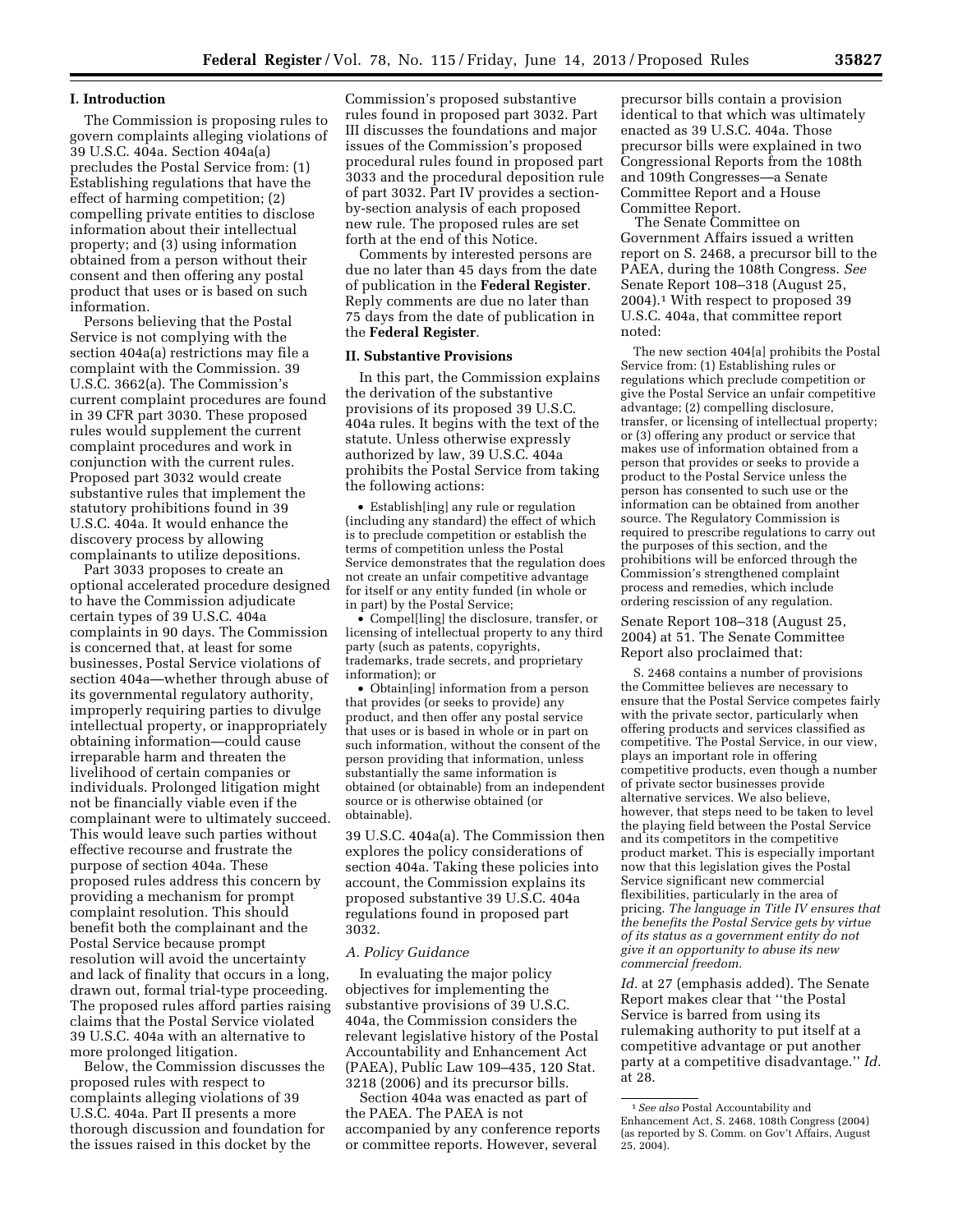In addition to the earlier Senate Committee Report, the House of Representatives issued a House Committee Report explaining a precursor House bill to the PAEA.2 This precursor House bill contained a provision identical to that ultimately enacted later in the same Congress within the PAEA as 39 U.S.C. 404a. The related House Committee Report contained almost identical language to the earlier Senate Report cited above with respect to its explanation of the provision. Moreover, the Report states that ''unlike the unconstrained pricing flexibility recommended by the President's Commission for competitive products, the bill imposes limited but important controls to protect the public interest from unfair competition.'' House Report 109–66, Part I (April 28, 2005) at 43. The House Committee Report explains that ''[u]nder the legislation, the Postal Service will compete on a level playing field, under many of the same terms and conditions as faced by its private sector competitors, albeit with stronger controls, oversight, and limitations in recognition of its governmental status.'' *Id.* at 44.

These Committee reports demonstrate that the enactment of 39 U.S.C. 404a sought to create a level playing field between the Postal Service and its competitors. There was a concern that without the prohibitions in 39 U.S.C. 404a the Postal Service may use its authority as an arm of the government to create an unfair competitive advantage for itself in areas where it competes with private enterprises. Accordingly, these proposed rules are designed to prohibit the Postal Service from unfairly using its status as a governmental entity to provide itself or third parties with a competitive advantage.

# *B. Proposed Substantive 39 U.S.C. 404a Regulations*

With these policy considerations and unfair competition principles in mind, the Commission turns to the substantive provisions of its proposed rules related to 39 U.S.C. 404a in proposed part 3032.

## 1. 39 U.S.C. 404a(a)(1)

In drafting proposed part 3032, the Commission reviewed other federal agencies' regulations for resolving analogous complaints. The Commission found the Federal Communications Commission's (FCC) complaint

regulations on program access rules to be instructive and informative with respect to its responsibilities under 39 U.S.C. 404a(a)(1). *See* 47 U.S.C. 548(b); 47 CFR 76.1001–02.

Similar to 39 U.S.C. 404a(a)(1), Public Law 102–385 (October 8, 1992), the Cable Television Consumer Protection and Competition Act of 1992 has a program access provision that declared it unlawful for certain communications vendors to ''engage in unfair methods of competition or unfair or deceptive acts or practices, the purpose or effect of which is to hinder significantly or prevent'' the distribution of certain programming. 47 U.S.C. 578(b). The FCC's program access rules are intended, among other things, to promote competition in the video distribution market by limiting the ability of vertically integrated cable companies and common carriers to withhold satellite programming from competitors in the distribution market. *Cablevision Systems Corp.* v. *Federal Communications Commission,* 649 F.3d 695, 699 (D.C. Cir. 2011); *see also* 47 CFR 76.1004. Parties may file a complaint with the FCC to enforce these regulations. 47 U.S.C. 548(c)(1); 47 CFR 76.1003.3

The Commission's proposed rules in part 3032 draw upon similarities to the FCC's statutory mandate and regulations regarding program access where appropriate. In drafting proposed part 3032, the Commission's proposed regulations seek to assign the burden of proof and burden of persuasion as set forth in each provision of 39 U.S.C. 404a.

The Commission notes that to succeed on a claim under 39 U.S.C. 404a(a)(1), the complainant must demonstrate that Postal Service action or inaction ''precludes competition,'' or ''establish[es] the terms of competition.'' Similarly, to successfully mount an affirmative defense under 39 U.S.C. 404a(a)(1), the statute requires the Postal Service to show that its action or inaction ''does not create an unfair competitive advantage.'' In its application, the Commission anticipates, as a matter of policy, drawing upon the similarities between these provisions in 39 U.S.C. 404a(a)(1) and precedent developed under federal

statutes concerning unfair methods of competition.4

Federal unfair competition claims are reviewed in two separate ways: Under a ''rule of reason'' analysis, or a ''*per se''*  analysis.5 Most commonly, claims of unfair competition are reviewed under the rule of reason analysis. This analysis focuses on whether the behavior unreasonably restrains competition. In making such a determination, the decision maker reviews the ''anticompetitive effects'' of the action. These anticompetitive effects must ''harm the competitive process and thereby harm consumers. . . . [H]arm to one or more competitors will not suffice.'' 6 Just as in 39 U.S.C. 404a(a)(1) cases where the burden is on the complainant to show that the conduct ''precludes competition,'' or ''establish[es] the terms of competition,'' in federal unfair competition cases, the burden is on the plaintiff to demonstrate that the conduct has the requisite anticompetitive effect. *Id.*7 If such a showing is made, the defendant ''may proffer a 'procompetitive justification' for its conduct.'' 8 Similarly, under 39

U.S.C. 404a(a)(1) cases, the Postal Service must show that its conduct ''does not create an unfair competitive advantage.''

In unfair methods of competition cases, the procompetitive justification must be ''a nonpretextual claim that its conduct is indeed a form of competition on the merits because it involves, for example, greater efficiency or enhanced consumer appeal—then the burden shifts back to the plaintiff to rebut that claim.'' 9 If the defendant's procompetitive justification stands unrebutted, then the ''plaintiff must demonstrate that the anticompetitive harm of the conduct outweighs the procompetitive benefit.'' *Id.* 

Application of analogous precedent concerning claims of unfair competition will serve as useful guidance in adjudicating claims under 39 U.S.C. 404a(a)(1).

Proposed rule 3032.5 also clarifies that 404a(a)(1)'s use of the phrase ''rule or regulation (including any standard)'' includes other documents or policies

- 5The *per se* analysis does not allow potential positive effects on competition to be considered as a defense to the alleged anticompetitive behavior.
- 6*United States* v. *Microsoft Corp.,* 253 F.3d 58 (D.C. Cir. 2001).

8 *Microsoft,* 253 F. 3d at 59 (D.C. Cir. 2001); *Eastman Kodak Company* v. *Image Technical Services, Inc.,* 504 U.S. 451 (1992) at 483. 9 *Microsoft,* 253 F. 3d at 59 (D.C. Cir. 2001).

<sup>2</sup>*See* House Report 109–66, Part I (April 28, 2005); *see also* Postal Accountability and Enhancement Act, H.R. 22, 109th Congress (2005) (as reported by H. Comm. on Gov't Reform, April 28, 2005).

<sup>3</sup>For example, in 2008, AT&T Services, Inc. (AT&T) filed an FCC program access complaint alleging that Cox Enterprises (Cox) violated the program access rules by failing to provide AT&T with access to live coverage of San Diego Padres baseball games. *See AT&T Services, Inc.* v. *Cox, FCC Program Access Complaint,* FCC Docket No. CSR–8066–P, September 11, 2008.

<sup>4</sup>*See, e.g.,*15 U.S.C. 45 (prohibiting ''unfair methods of competition'').

<sup>7</sup>*See generally Brooke Group, Ltd.* v. *Brown & Williamson Tobacco Corp.,* 509 U.S. 209 (1993) at 225–26.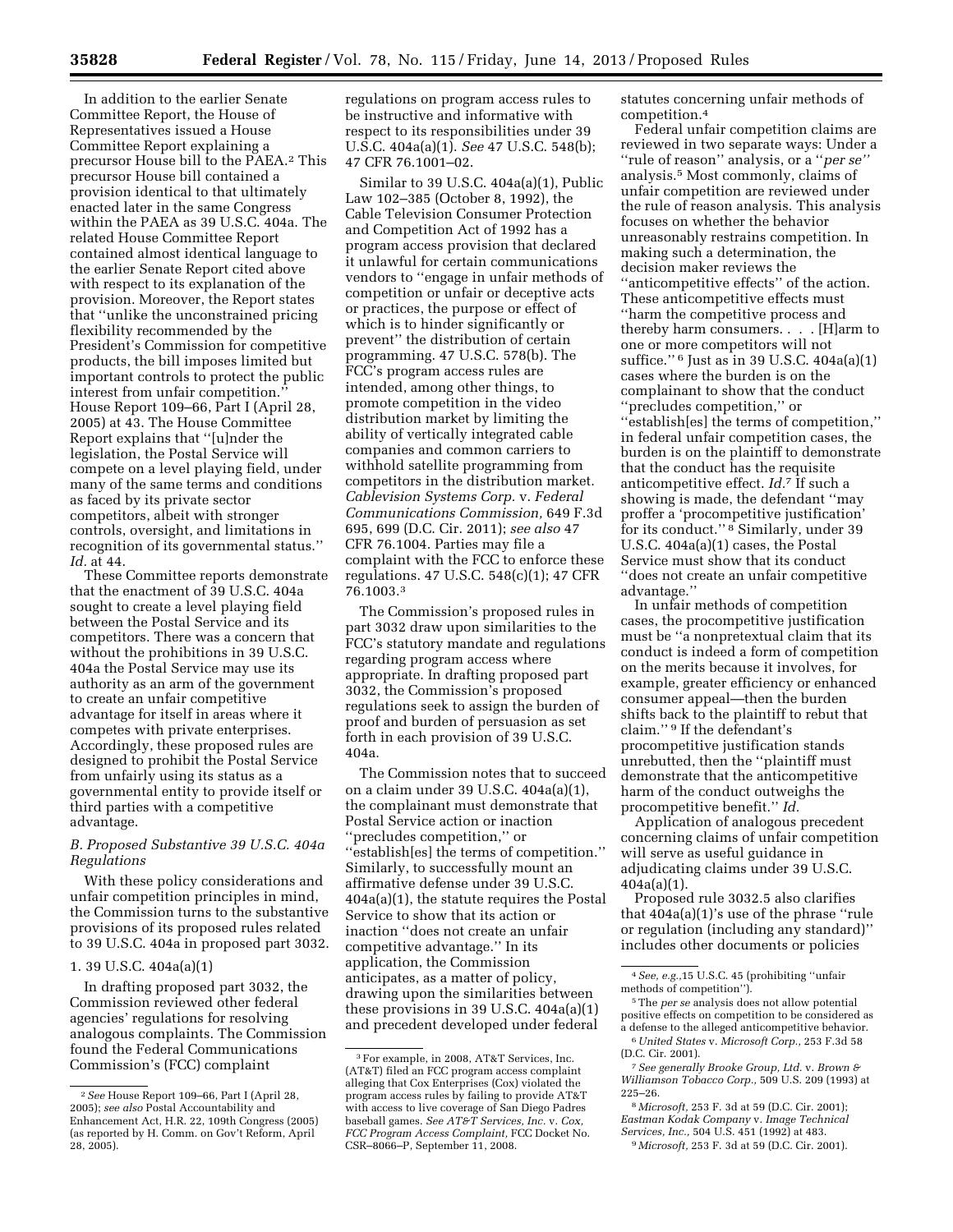issued by the Postal Service when it is acting as a governmental entity. Such a reading is suggested, as a matter of policy, by the legislative history in the precursor bills which clarifies that 39 U.S.C. 404a was enacted, in part, to keep the Postal Service from improperly using its governmental authority to stifle competition. Additionally, using the catch-all provision of ''other document or policies'' ensures that form is not elevated over substance. It would be inappropriate for the Postal Service to be able to avoid violations of 39 U.S.C. 404a by merely titling its governmental policies as ''manuals'' or ''operating procedures'' as opposed to ''regulations'' or ''standards.''

# 2. 39 U.S.C. 404a(a)(2)

In drafting the implementing regulation for 39 U.S.C. 404a(a)(2), the Commission attempts to ensure, by regulation, that parties attempting to do business or otherwise interact with the Postal Service will not be coerced into divulging their intellectual property to third parties. The proposed implementing regulation for 39 U.S.C. 404a(a)(2) ensures that parties' interactions with the Postal Service are shielded from third-party threats to their intellectual property. Third parties will be unable to use the Postal Service as a vehicle for obtaining their competitors' or potential competitors' intellectual property.

### 3. 39 U.S.C. 404a(a)(3)

In drafting the implementing regulation for 39 U.S.C. 404a(a)(3), the Commission attempts to ensure, by regulation, that the Postal Service may not use information obtained from a party to offer a postal service based on such information without the party's consent. The party's consent must be informed. As an exception to this prohibition, the Postal Service may show that it has obtained substantially the same information from an independent source.

### **III. Procedural Provisions**

In this part, the Commission explains the derivation of the procedural provisions of its proposed 39 U.S.C. 404a rules. First, the Commission considers the relevant policy guidance that has shaped the proposed 39 U.S.C. 404a procedural regulations. Second, the Commission discusses the overall structure of these proposed procedural regulations.

## *A. Policy Guidance*

In determining how to give effect, procedurally, to the provisions of 39 U.S.C. 404a, the Commission draws

upon its experience and that of other agencies tasked with similar responsibilities. The Commission also takes note of a recent executive order regarding agency regulations. Executive Order No. 13563, entitled ''Improving Regulation and Regulatory Review,'' requests that agencies review their regulations and consider how best to ''modify, streamline, expand or repeal them in accordance with what has been learned.'' E.O. 13563 at section 6 (January 18, 2011).10 In connection with that guidance, the Commission, as part of this rulemaking, considers how to streamline its complaint rules relating to section 404a complaints.

The Commission's initial PAEA complaint rules contemplate two types of complaints—those relating to broad postal policy matters and complaints relating to operational or service issues. *See* Docket No. RM2008–3, Order No. 101, Notice and Order of Proposed Rulemaking Establishing Rules for Complaints, August 21, 2008, at 6–9. Since the passage of the PAEA and the implementation of the Commission's PAEA complaint rules, the Commission has conducted one major complaint proceeding that raised issues relating to unfair competition: Docket No. C2009– 1, GameFly Inc. (GameFly). Although the GameFly complaint did not directly raise issues related to 39 U.S.C. 404a, without changes to the Commission's procedural complaint rules, section 404a complaints would be adjudicated in a similar manner because they raise unfair competition issues. The Commission's experience with the GameFly complaint and others has provided valuable insight into identifying potential ways to accelerate resolution of complaints while still providing appropriate due process. Accordingly, the Commission proposes special procedural rules to provide for prompt, streamlined adjudication of section 404a complaints.

With respect to other agencies' experiences, the Commission notes that in the Telecommunications Act of 1996, Congress mandated that the FCC ''expedite the processing of formal complaints,'' including those similar to the Commission's section 404a complaints.11 In response, the FCC

11Amendment of Rules Governing Procedures to be Followed When Formal Complaints are Filed

adopted streamlined complaint procedures to provide a forum for prompt resolution of complaints. *Id.* at 1–2. Drawing upon that experience, the Commission proposes accelerated complaint procedures based in part on the FCC's revised formal complaint procedures. The Commission finds that many of the FCC's revised complaint procedures can be used by the Commission to accelerate 39 U.S.C. 404a complaints, while still preserving due process.

## *B. Proposed Procedural 39 U.S.C. 404a Regulations*

These proposed section 404a procedural rules are designed to work in conjunction with the Commission's general complaint rules currently found in 39 CFR Part 3030. They complement existing rules, but are tailored to the specific circumstances raised by section 404a. These complaint procedures are well suited to the circumstances of complaints alleging violations of the prohibited actions specified in section 404a.

As noted, the Commission is concerned that, at least for some businesses, Postal Service violations of section 404a could cause irreparable harm and threaten the livelihood of certain companies or individuals. These proposed rules address these concerns by providing a mechanism for prompt complaint resolution. Moreover, for the vast majority of issues expected to arise under 39 U.S.C. 404a, complainants should have the information and documentation needed to support their claims well in advance of filing a complaint.

### 1. Special Accelerated Procedures

The proposed regulations implementing 39 U.S.C. 404a include regulations allowing for optional accelerated procedures for complaints alleging violations of 39 U.S.C. 404a. Under these accelerated procedures, a complainant can opt to have the Commission decide the case on the basis of only a complaint and answer, and in limited circumstances, a reply. As part of each pleading, participants are to file a complete statement of facts that set forth and support the facts demonstrating violation of 39 U.S.C. 404a. The accelerated procedural rules also contemplate allowing interested parties who could be directly impacted by a decision on the issues raised by the complaint, to intervene and argue their cases in a similar manner.

<sup>10</sup>E.O. 13563 does not directly apply to the Postal Regulatory Commission. E.O. 13563 section 7(a). Nonetheless, the Office of Management and Budget has stated that independent agencies, such as the Commission, ''are encouraged to give consideration to all of its provisions, consistent with their legal authority.'' Memorandum M–11–10 from Office of Management and Budget entitled ''Executive Order 13563, Improving Regulation and Regulatory Review'' at 6 (February 2, 2011).

Against Common Carriers, 12 F.C.C.R. 22497 (November 25, 1997).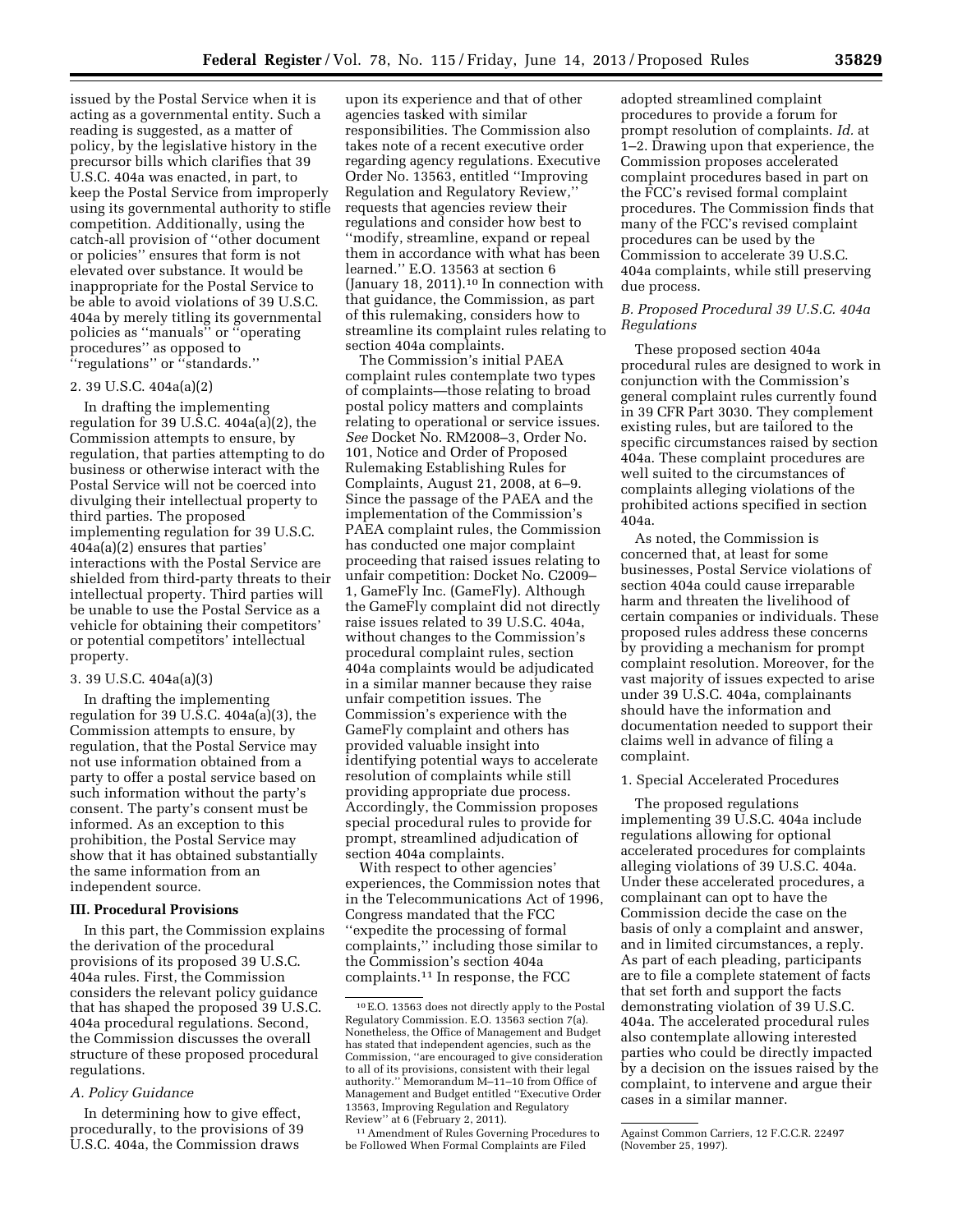In essence, these requirements are designed to elicit, as expeditiously as possible, all the information necessary for the Commission to make a determination as to whether the complaint is justified under section 3662(c). These proposed rules are an attempt to accelerate the adjudicatory process to the maximum extent feasible consistent with due process. As proposed, the rules allow the participants to fully develop their theories of the case, applicable legal requirements, and the facts while still permitting the Commission to respond rapidly to the issues raised by the complainant.

Under these procedures, it is the Commission's intention to issue a final decision on the merits of a complaint filed using these accelerated procedures prior to the deadline in 39 U.S.C. 3662(b)(1) for making a finding that the complaint raises a material issue of fact or law; that is, within 90 days of the date the complaint is filed. As a result, if adopted as final rules, the Commission must strictly enforce all deadlines as set forth in the proposed rules. Failure to adhere to such deadlines may result in adverse action. The Commission's strong commitment to prompt resolution of accelerated complaints and their effective foreclosure of avenues for delaying litigation may foster and even encourage settlement or informal resolution of disputes.

The proposed accelerated complaint and pleadings procedures require the participants to produce at the outset of the case all the material and evidence on which they seek to rely. This ensures that litigation delay tactics will be avoided and the Commission can promptly issue a decision. The use of these accelerated procedures is also expected to significantly decrease litigation costs due to the absence of a prolonged formal discovery process and hearing.

The Commission does not anticipate the absence of discovery under these accelerated procedures to appreciably affect the complainant's ability to make a compelling case on the merits. For the vast majority of issues expected to arise under 39 U.S.C. 404a, complainants should have the information and documentation needed to support their claims well in advance of filing a complaint. For example, for complaints arising under section 404a(a)(1), the complainant should be in possession of the information and documents necessary to show how a Postal Service rule or regulation is causing competitive harm in the marketplace. Discovery from the Postal Service would not be

expected to appreciably help the complainant demonstrate how the Postal Service's action causes competitive harm. The complainant is in the best position to directly establish such harm by reference to the effects the questionable rule or regulation has or will have on his or her business or other activities.

Notwithstanding these substantial benefits, the Commission recognizes that the proposed accelerated procedures place additional burdens and due process limitations compared to those traditionally afforded to complainants under 39 CFR Part 3030. In particular, these accelerated procedures will require both the Postal Service and the complainant to present their cases for adjudication without discovery and under compressed time frames. They may also require participants to expend additional resources to meet the condensed schedules. These burdens are not insignificant.

On balance, however, the Commission's initial analysis is that the additional burdens on the participants for complaints filed under the proposed accelerated procedures, while real, are justified and outweighed by the significant benefits of bringing the important issues raised in section 404a complaints to a prompt, potentially less costly resolution.

This initial analysis could change, however, if for example, other meaningful benefits or burdens are identified. Consequently, the Commission is especially interested in commenters' views on its identification and balancing of the proposed benefits and burdens of these accelerated procedures. It would be helpful for commenters to address these topics in their submissions.

It is important to highlight the fact that these accelerated 404a complaint procedures are proposed to be voluntary at the election of the complainant. This ensures that the complainant will have the option of either utilizing the accelerated complaint procedures or the typical complaint procedures. The Commission recognizes that some section 404a complainants may prefer the more thorough discovery process and Commission review that results from the Commission's traditional complaint procedures. Such actions may be preferable in those circumstances where the Postal Service is in possession of much of the information and documents necessary for a complainant to prove violations of 39 U.S.C. 404a. In such circumstances, the Commission's traditional complaint procedures, including their discovery

options, may be better equipped to allow complainants to make their case before the Commission. The complainant will be in a good position to know whether the issues raised by the complaint are best suited for these proposed accelerated procedures or the traditional complaint procedures found in 39 CFR Part 3030.

Given these possibilities, the Commission does not believe it is prudent, at the current time, to foreclose the traditional complaint route option for complaints raising issues under 39 U.S.C. 404a.

2. Depositions in Non-Accelerated Section 404a Complaints

In order to streamline the discovery process for section 404a complaints that are not filed under the proposed accelerated procedures, the Commission is also proposing to allow depositions during the discovery phase of the complaint. Because section 404a complaints are expected to involve a limited number of participants, they would appear to be particularly wellsuited for depositions. Depositions should allow participants to exchange information in a more efficient manner than the interrogatory procedures typical of the Commission's general rules of practice and procedure. Whereas, responses to interrogatories ordinarily take weeks, responses to questioning during depositions will result in immediate responses and allow for immediate follow up. This procedure should streamline Commission review by allowing participants to promptly narrow the issues for Commission review and decision.

The Commission recognizes that depositions can prove to be costly. As such, the Commission's proposal is not to make depositions mandatory, but rather to allow an expanded opportunity for participants to engage in depositions in order to facilitate the exchange of information.

#### **IV. Section-by-Section Analysis**

In this part, the Commission reviews the proposed rules, describing what each rule is designed to accomplish. The purpose of this section-by-section analysis is to assist commenters in determining the nature of each proposed regulation and the rationale behind it. Each proposed section is discussed below.

*Section 3030.1 Applicability.* The proposed changes to this section are designed to tie together the Commission's current complaint rules with proposed new parts 3032 and 3033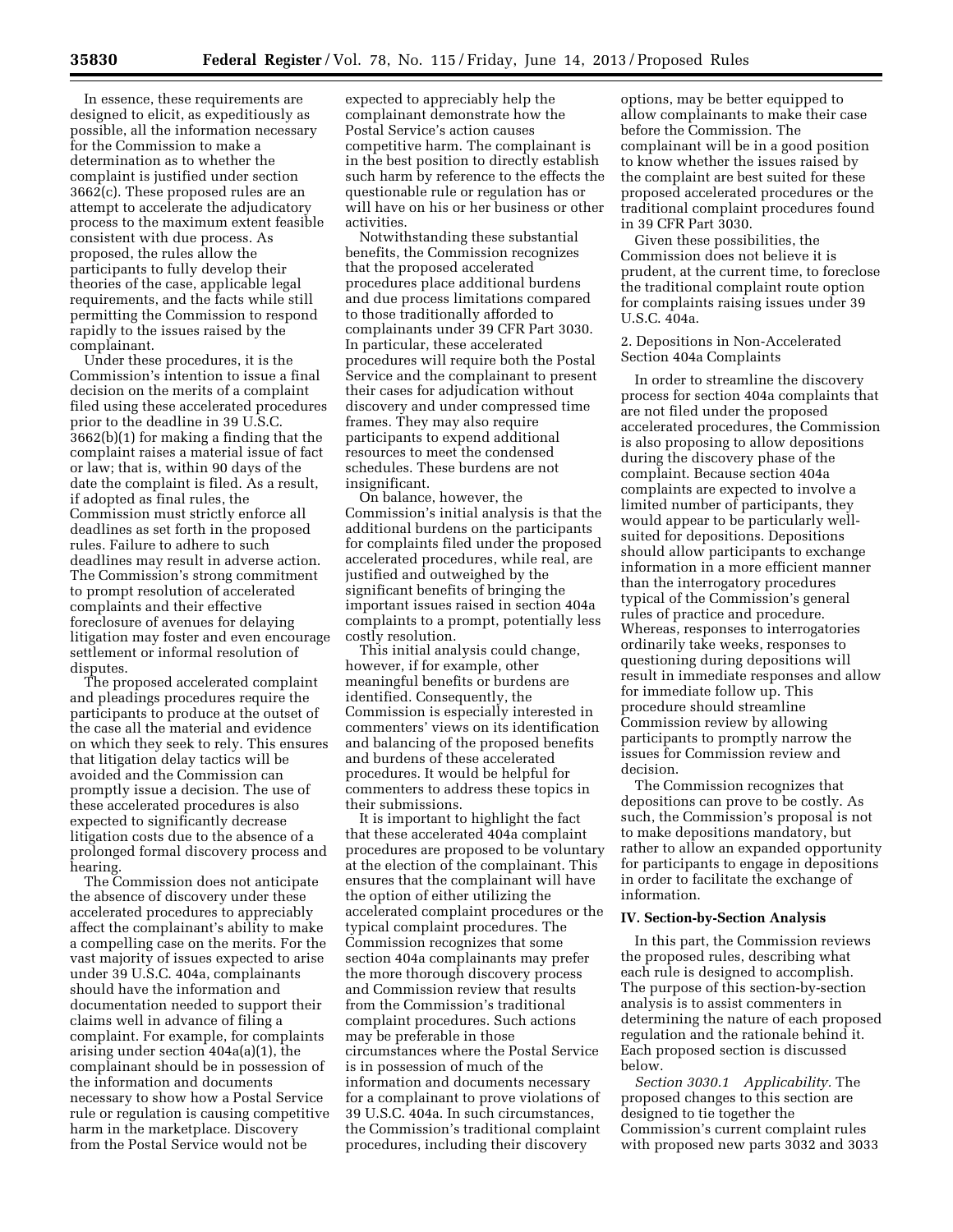with respect to complaints filed under 39 U.S.C. 404a.

*Section 3032.1 Applicability.* This proposed rule identifies the types of complaints that the Commission will review under part 3032. In particular, it states that only complaints alleging violations of 39 U.S.C. 404a will be subject to the requirements of part 3032. Additionally, the rule recognizes that such complaints may be heard under the Commission's traditional procedural complaint rules in part 3030 or the Commission's new proposed accelerated complaint procedures of part 3033. Subsection (b) makes clear that the rules under part 3032 apply to only those portions of a complaint alleging violations of section 404a. Any remaining counts and complaint allegations will be reviewed under other applicable statutory and regulatory standards apart from part 3032.

*Section 3032.5 Unfair competition.*  This proposed rule sets forth the requirements for the Commission to find a complaint alleging a violation of 39 U.S.C. 404a(a)(1) to be justified. It also sets forth the requirements for the Postal Service's statutory affirmative defense. This section defines the term ''rule or regulation (including any standard)'' as used in the statute to include documents or policies issued by the Postal Service exercising its regulatory authority or otherwise acting as a governmental entity, as opposed to acting solely as a competitor or market participant. This reflects legislative history that Congress intended for section 404a(a)(1) to, in part, place a check on the Postal Service and keep it from using its authority as a regulator or governmental entity to harm the marketplace. *See* Senate Report 108–318 (''The language in Title IV ensures that the benefits the Postal Service gets by virtue of its status as a government entity do not give it an opportunity to abuse its new commercial freedom.''); Senate Report 108–318 (''[T]he Postal Service is barred from using its rulemaking authority to put itself at a competitive advantage or put another party at a competitive disadvantage.''); House Report 109–66 (''Under the legislation, the Postal Service will compete on a level playing field, under many of the same terms and conditions as faced by its private sector competitors, albeit with stronger controls, oversight, and limitations in recognition of its governmental status.'').

*Section 3032.6 Disclosure, transfer, and licensing of intellectual property.*  This proposed rule sets forth the requirements for the Commission to find a complaint alleging a violation of 39

U.S.C. 404a(a)(2) to be justified. This section defines the term ''disclosure, transfer, or licensing of intellectual property'' to include actions that have adverse effects on the value of intellectual property. This prevents form from being elevated over substance and ensures that the Commission can remedy a violation of 39 U.S.C. 404a(a)(2) regardless of the means used to compel a party to provide its intellectual property to a third party.

*Section 3032.7 Unlawfully obtaining information.* This proposed rule sets forth the requirements for the Commission to find a complaint alleging a violation of 39 U.S.C. 404a(a)(3) to be justified. It also sets forth the requirements for the Postal Service's statutory affirmative defenses. The section contains a provision establishing that the statutory affirmative defense of ''consent'' requires more than just a signature on a form that a party must sign before talking to the Postal Service. The consent must be informed and uncoerced. In determining whether consent is informed and uncoerced, the Commission draws upon the experience of the D.C. Bar Rule of Professional Conduct 1.0 and its associated comments.

The communication necessary to obtain consent will vary according to the circumstances. The Postal Service must make reasonable efforts to ensure that the party giving consent possesses information reasonably adequate to make an informed decision. Ordinarily, this will require communication that includes an explanation reasonably necessary to inform a party of their legal rights and obligations of the proposed course of conduct, and a discussion of the options and alternatives. In determining whether the information and explanation provided are reasonably adequate, relevant factors include the party's experience in legal matters generally and in making decisions of the type involved, and whether the party is independently represented by counsel in giving the consent. In all circumstances, the consent must be not only informed, but also uncoerced by the Postal Service or anyone working on the Postal Service's behalf.

*Section 3032.8 Statutorily authorized affirmative defense.* This proposed rule sets forth the Postal Service's statutory affirmative defense that its violations of 39 U.S.C. 404a are justified because those actions are specifically authorized by law. This affirmative defense may be used with respect to alleged violations of either 39 U.S.C. 404a(a)(1), (2), or (3). However, the Postal Service's statutory general

and specific powers under 39 U.S.C. 401 and 404 are subject to the prohibitions of 39 U.S.C. 404a. *See* 39 U.S.C. 401 (''Subject to the provisions of section 404a, the Postal Service shall have the following general powers.''); 39 U.S.C. 404 (''Subject to the provisions of section 404a . . . the Postal Service shall have the following powers.''). Such statutory provisions provide that the Postal Service may not base any statutory affirmative defenses to alleged violations of 39 U.S.C. 404a(a) on the powers enumerated in 39 U.S.C. 401 and 404. However, this section does not preclude the Postal Service from arguing that a particular Postal Service regulation or other action (or inaction) does not have the requisite effect to violate 39 U.S.C. 404a(a).

*Section 3032.15 Depositions in nonaccelerated section 404a complaint proceedings.* This proposed rule allows for the taking of depositions, in accordance with the Federal Rules of Civil Procedure, for section 404a complaints that are filed under the Commission's traditional complaint rules in part 3030. This rule is inapplicable until the Commission initiates a proceeding on the complaint, *i.e.,* until the Commission finds that the complaint raises a material issue of fact or law. Without such a provision, the deposition process might be abused. This ensures that only complainants raising material issues of fact or law will subject the Postal Service to the time and expense of the discovery process. The Commission anticipates that allowing depositions will expedite the discovery process since responses to oral questions posed during depositions allow for immediate follow up. This is in contrast to the Commission's typical discovery process which does not result in responses for 2 weeks and often involves follow up. *See* 39 CFR 3001.26. In proposing to adopt the deposition standard found in Federal Rule of Civil Procedure 30, the Commission anticipates that the deposition process should prove to be more like those routinely taken during proceedings in federal court rather than those taken in Docket No. C2008–3 pursuant to Commission rule 3001.33. Additionally, since section 404a complaints are expected to involve a limited number of participants, they would appear to be particularly well-suited for depositions. Logistically, depositions are more manageable when there are fewer participants conducting them.

*Section 3033.1 Applicability.* This proposed rule makes clear that the choice to use the accelerated procedures of part 3033 exclusively rests with the complainant. It also states the types of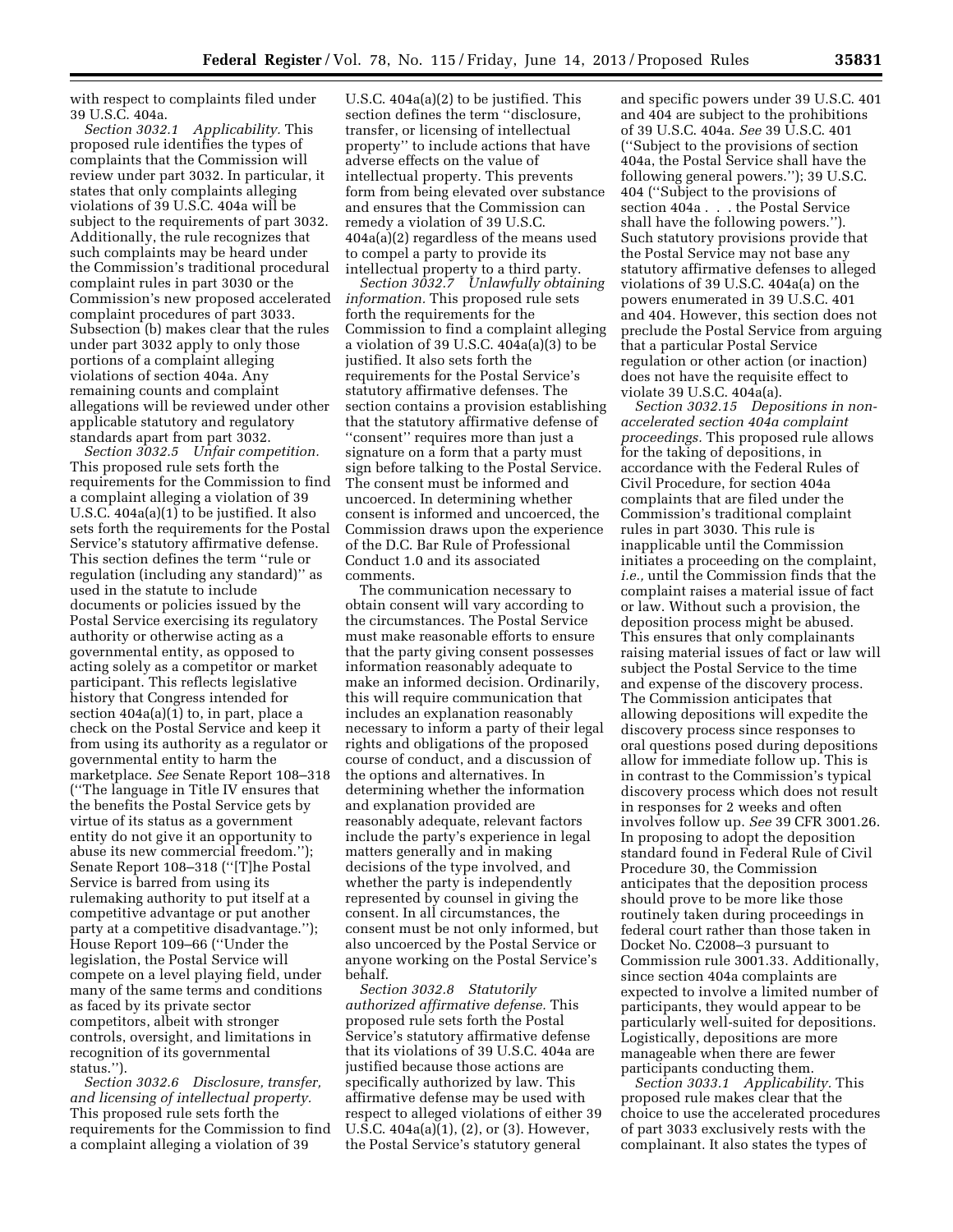complaints eligible for the accelerated procedures of part 3033—those alleging violations of 39 U.S.C. 404a or associated regulatory requirements. Paragraph (b) ensures that a complaint filed under part 3033 may only make claims arising under 39 U.S.C. 404a or associated regulatory requirements. Complaints arising under the same set of facts raising claims alleging violations of multiple statutory or regulatory requirements found in 39 U.S.C. 3662(a)—in addition to those related to 39 U.S.C. 404a—must be filed under part 3030.12 This eliminates the possibility of requiring the Postal Service to litigate two complaints (one accelerated and one non-accelerated) arising out of the same set of facts. It avoids the potential unfairness that would result if the Postal Service had to effectively divulge its litigation strategy at an early stage of a non-accelerated complaint through its filings in a related accelerated proceeding.

Paragraph (c) ensures that complaints filed under part 3033 are adjudicated under these rules. A complainant may not file a complaint under part 3033, withdraw the complaint, and then refile it under 3030. This eliminates the potential unfairness that would result if the Postal Service had to file its entire case in the expedited form and manner identified in part 3033 only to then have to relitigate the case under the rules of part 3030. Once a complaint is filed under part 3033, it either must be settled or decided by the Commission. However, if a complaint filed pursuant to part 3033 is dismissed without prejudice on procedural grounds pursuant to a motion to dismiss; such a complaint may be refiled under either part 3030 or part 3033. The legal doctrines of *res judicata* and *collateral estoppel* shall apply. Paragraph (d) identifies the other Commission rules that are applicable to complaints filed under this part.

Paragraph (e) sets forth the standard the Commission will apply in reviewing motions filed under this part. The Commission recognizes that unanticipated extraordinary circumstances may arise and participants may need to request relief from certain aspects of the rules of this part, *e.g.,* a severe illness to a witness or counsel. In such circumstances, a motion requesting a brief extension would be reasonable. However, the speedy resolution of complaints envisioned by these rules will be

exceedingly difficult if the general substance of these regulations is not followed. Participants must file their complete cases, including pleadings and supporting documentation in the manner, structure (complaint, answer, reply), and under the procedural schedule set forth in the rules. If alterations to the procedural schedule routinely occur, the prompt adjudication of section 404a complaint disputes as intended by these rules will be compromised. Accordingly, motions to excuse participants from conforming to the substance of these rules generally will be looked on with disfavor. Such motions will only be granted in exceptional circumstances.

Responses to motions filed pursuant to paragraph (e) will be due 3 days after the motion is filed. This shortened time is consistent with the expedited schedule established by these rules.

*Section 3033.5 General pleading requirements for accelerated 404a complaints.* This rule sets forth the filing requirements for pleadings filed under this part and states that a complaint filed under part 3033 will be decided based on the record consisting of the complaint, the answer, a reply (if applicable), intervenor submissions, and supporting documentation.

*Section 3033.6 Complaint contents.*  This proposed rule identifies the information that must be included in a complaint filing in order to satisfy the ''form and manner'' requirements of 39 U.S.C. 3662(a) for complaints filed pursuant to part 3033. These requirements are based in large part upon the Commission's general complaint content requirements of part 3030 but are specifically tailored to ensure that the Commission has the information it needs to decide the complaint under the accelerated time frame envisioned by part 3033.

*Section 3033.7 Answers.* This proposed rule identifies the information that must be included in the Postal Service's answer for complaints filed pursuant to part 3033. These requirements are based in large part upon the Commission's general complaint answer requirements of part 3030, but are specifically tailored to ensure that the Commission has the information it needs to decide the complaint under the accelerated time frame envisioned by part 3033.

The proposed rule is designed to ensure that the Postal Service narrows the issues for Commission adjudication in its answer. The rule also specifically requests that the Postal Service address the complainant's proposed remedies and their potential effects on the Postal Service—both intended and

unintended. This will ensure that, if necessary, the Commission has the information necessary to determine how to best achieve compliance with applicable requirements and remedy the effects of any noncompliance.

*Section 3033.8 Pleadings filed in response to a complaint.* This proposed rule governs the timeline for the Postal Service to respond to complaints. In general, the Postal Service has 20 days to respond to a complaint. If the Postal Service files an appropriate motion, the timeline for the Postal Service to file its answer to a complaint is altered in a manner similar to that in the Federal Rules of Civil Procedure. If the Postal Service does file such motion, this rule also governs the deadline for filing a response to such motion.

*Section 3033.9 Replies to answers raising affirmative defenses.* This rule sets forth the limited circumstances under which replies to answers are allowed, and the contents allowed in such replies. In particular, replies are only allowed when the Postal Service's answer raises affirmative defenses, which are required to be clearly identified in the Postal Service's answer pursuant to section 3033.7(a)(6). The statutory affirmative defenses found in 39 U.S.C. 404a are restated in the Commission's rules in proposed sections 3032.5, 3032.7, and 3032.8. Other potential affirmative defenses may exist, depending on the facts and circumstances of each case (*e.g.,* statute of limitations, fair use, *Noerr-Pennington* doctrine, etc.).

*Section 3033.10 Complete statement of facts.* This proposed rule sets forth requirements for the statement of facts, which needs to be included as part of the complaint, answer, and reply. The statement of facts must include all documents and testimony (through affidavits or declarations) that the filing participant is relying upon in order to prove its case. The information submitted under this rule is expected to form the evidentiary basis of the Commission's findings of fact in connection with complaint proceedings filed under part 3033. Paragraph (b) ensures that participants do not submit documents or information exchanged as part of settlement discussions as evidence.

*Section 3033.11 Intervention.* This rule governs the types of intervenors that are allowed to participate in complaint proceedings filed under part 3033. Due to the accelerated time frames and the need for prompt action, the Commission proposes to limit intervenors to those interested persons who can demonstrate that intervention is necessary to protect their interests

<sup>12</sup>Alternatively, complainants may have their 39 U.S.C. 404a claims heard under the accelerated procedures of part 3033 by waiving their other claims under other statutory or regulatory provisions.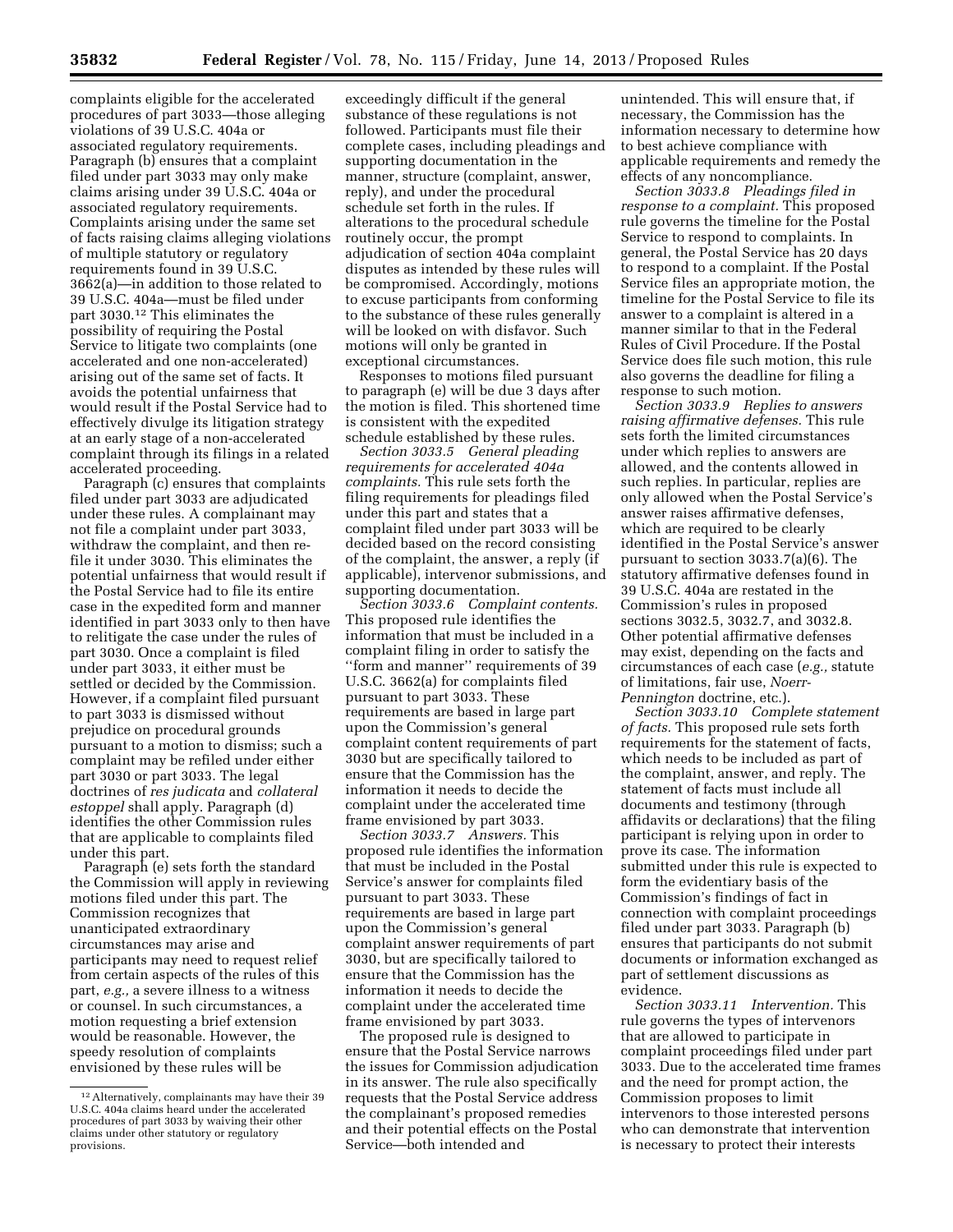and that they be directly impacted by a decision on the merits. Intervenors also may not expand the scope of the proceeding. This ensures that the Commission and the parties will not have to spend time and resources responding to intervenors that do not have a sufficient stake in the outcome of the proceeding or attempt to change its focus.

Under this proposed rule, motions to intervene along with all associated supporting documentation are due within 10 days of an answer being filed, in conjunction with the reply deadline (if applicable). The supporting documentation must include a complete statement of facts pursuant to section 3033.10 related to the issues raised and facts alleged by the potential intervenor. The complainant and the Postal Service then have 10 days to respond to the issues raised in the motion to intervene and the supporting documentation. Such responses must comply with the requirements for replies under section 3033.9 and may only address the issues raised in the motion to intervene and the supporting documentation. This will ensure that the Commission will be able to issue its decision on the complaint in a timely manner as requested in the accelerated complaint while still appropriately balancing the rights of potential intervenors to have their views and concerns considered.

*Section 3033.12 Notice of Proceeding.* This rule sets forth the information that the Commission will provide in its notice docketing the section 404a complaint proceeding filed pursuant to part 3033. Such notice will be published on the Commission's Web site.

*Section 3033.15 Final order.* Under this proposed rule, the Commission shall issue a final order on the complaint in 90 days. The rule ensures that if the Commission finds the complaint to be justified, it will grant appropriate relief in accordance with rule 3030.50. The final order will also rule on any motions for intervention filed pursuant to proposed rule 3033.10 that have not been previously ruled upon. Due to the strict time constraints, the Commission anticipates ruling on most intervention motions in the final order.

### **V. Public Representative**

Pursuant to 39 U.S.C. 505, Sean C. Duffy is appointed to serve as an officer of the Commission (Public Representative) to represent the interests of the general public in the above-captioned docket.

# **VI. Ordering Paragraphs**

*It is ordered:* 

1. Docket No. RM2013–4 is established for the purpose of receiving comments of the Commission's proposed rules under 39 U.S.C. 404a.

2. The Commission proposes to amend its regulations as shown below the signature of the Secretary. The proposed amendments involve altering and adding a new subsection to rule 3030.1 and adding new parts 3032 and 3033.

3. Sean C. Duffy is designated as an officer of the Commission to represent the interests of the general public in this docket.

4. Interested persons may submit comments no later than 45 days from the date of publication in the **Federal Register**.

5. Interested persons may submit reply comments no later than 75 days from the date of publication in the **Federal Register**.

6. The Secretary shall arrange for publication of this order in the **Federal Register**.

#### **List of Subjects**

*39 CFR Part 3030* 

Administrative practice and procedure; Postal Service.

*39 CFR Part 3031* 

Administrative practice and procedure; Postal Service.

#### *39 CFR Part 3032*

Administrative practice and procedure; Postal Service, trademarks.

For the reasons stated above, the Postal Regulatory Commission proposes to amend 39 CFR chapter III as follows:

## **PART 3030—RULES FOR COMPLAINTS**

■ 1. The authority citation for part 3030 continues to read as follows:

**Authority:** 39 U.S.C. 503; 3662.

■ 2. Revise § 3030.1 to read as follows:

#### **§ 3030.1 Applicability.**

(a) Except as provided in paragraph (c) of this section, the rules in this part govern the procedure for complaints filed under 39 U.S.C. 3662 that meet the form and manner requirements of subpart B of this part. Part 3001, subpart A of this chapter, applies unless otherwise stated in this part or otherwise ordered by the Commission.

(b) Sections 3001.25 through 3001.27 of this chapter and § 3001.33 of this chapter do not apply to this part unless and until the Commission makes a finding under § 3030(a)(1) that the

complaint raises material issues of fact or law.

(c) If a complaint under 39 U.S.C. 3662 alleges a violation of 39 U.S.C. 404a, the person filing the complaint may choose to file such complaint under this part or under the accelerated procedures provided in part 3033 of this chapter. If the complaint is filed under this part, the special rules under part 3032 of this chapter shall apply to the complaint in addition to the rules under this part.

■ 3. Add part 3032 to read as follows:

## **PART 3032—SPECIAL RULES FOR COMPLAINTS ALLEGING VIOLATIONS OF 39 U.S.C. 404a**

#### **Subpart A—General**

Sec.

3032.1 Applicability.

#### **Subpart B—Requirements and Defenses**

3032.5 Unfair competition.

- 3032.6 Disclosure, transfer, and licensing of intellectual property.
- 3032.7 Unlawfully obtaining information. 3032.8 Statutorily authorized affirmative defense.

## **Subpart C—Special Procedural Rules for 39 U.S.C. 404a Complaints**

3032.15 Depositions in non-accelerated 39 U.S.C. 404a complaint proceedings.

**Authority:** 39 U.S.C. 404a, 3662.

#### **Subpart A—General**

#### **§ 3032.1 Applicability.**

(a) The rules in this part govern proceedings filed under 39 U.S.C. 3662 alleging violations of 39 U.S.C. 404a that meet the requirements of:

(1) Sections 3030.2 and 3030.10 of this chapter; or

(2) Sections 3033.5 and 3033.6 of this chapter.

(b) If a complaint alleges violations of multiple legal or regulatory requirements, the rules in this part apply only to those claims of a complaint alleging violations of 39 U.S.C. 404a and associated regulatory requirements.

(c) Subpart B of this part applies to complaints adjudicated under part 3030 of this chapter and part 3033 of this chapter. Subpart C of this part applies only to complaints adjudicated under part 3030 of this chapter.

## **Subpart B—Requirements and Defenses**

## **§ 3032.5 Unfair competition.**

- (a) A complaint alleging a violation of 39 U.S.C. 404a(a)(1) must show that:
- (1) A Postal Service rule, regulation, or standard has the effect of:
- (i) Precluding competition; or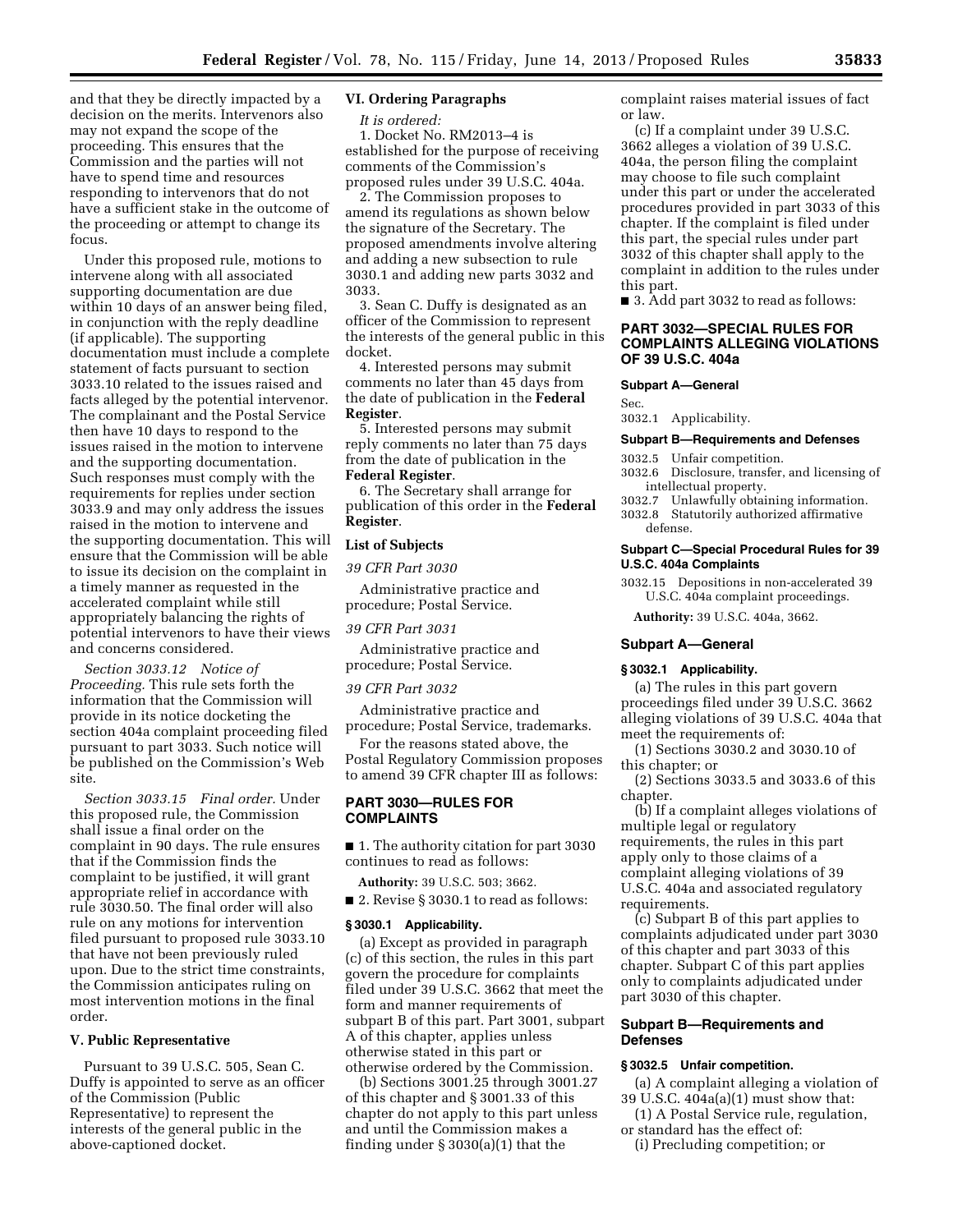(ii) Establishing the terms of competition; and

(2) The rule, regulation, or standard harms or harmed the person filing the complaint and competition.

(b) As an affirmative defense to a complaint under 39 U.S.C. 404a(a)(1), the Postal Service may demonstrate that the rule, regulation, or standard at issue does not create an unfair competitive advantage for itself or any entity funded, in whole or in part, by the Postal Service.

(c) As used in this section, the term ''rule, regulation, or standard'' includes, among other things, documents or policies issued by the Postal Service to exercise its regulatory authority or otherwise act as a governmental entity.

### **§ 3032.6 Disclosure, transfer, and licensing of intellectual property.**

(a) A complaint alleging a violation of 39 U.S.C. 404a(a)(2) must show that the Postal Service has compelled or attempted to compel the disclosure, transfer, or licensing of the intellectual property of the person filing the complaint to a third party.

(b) As used in this section, the term ''intellectual property'' includes, among other things, patents, copyrights, trademarks, trade secrets, and proprietary information.

(c) As used in this section, the term ''disclosure, transfer, or licensing of intellectual property'' includes, among other things, an action that has an adverse effect on the value of intellectual property.

# **§ 3032.7 Unlawfully obtaining information.**

(a) A complaint alleging a violation of 39 U.S.C. 404a(a)(3) must show that:

(1) The person filing the complaint has provided or sought to provide a product to the Postal Service;

(2) The Postal Service obtained information about such product from the person filing the complaint; and

(3) The Postal Service offers or offered a postal service that uses or is based, in whole or in part, on the information obtained from the person filing the complaint.

(b) As an affirmative defense to a complaint under 39 U.S.C. 404a(a)(3), the Postal Service may demonstrate that substantially the same information was obtained (or was obtainable) from an independent source or is otherwise obtained (or obtainable) through lawful means.

(c) As an affirmative defense to a complaint under 39 U.S.C. 404a(a)(3), the Postal Service may show that the information obtained was provided by consent. Such consent must be informed, uncoerced, and given only

after the Postal Service has communicated adequate information and explanation about the risks of providing such consent.

### **§ 3032.8 Statutorily authorized affirmative defense.**

(a) As an affirmative defense to an allegation of a violation of 39 U.S.C. 404a(a), the Postal Service may demonstrate that it is specifically authorized by law to take the action or inaction alleged to be a violation of that section.

(b) Authority under 39 U.S.C. 401 or 39 U.S.C. 404 may not form the basis of an affirmative defense under paragraph (a) of this section.

(c) Paragraph (b) of this section does not preclude the Postal Service from arguing that a particular Postal Service regulation or other action (or inaction) does not have the requisite effect to violate 39 U.S.C. 404a(a).

## **Subpart C—Special Procedural Rules for Section 404a Complaints**

### **§ 3032.15 Depositions in non-accelerated Section 404a complaint. proceedings.**

(a) If the complaint was filed under part 3030 of this chapter, participants may take depositions in accordance with Federal Rule of Civil Procedure 30. Participants may take depositions immediately after the Commission makes a finding under § 3030.30(a) of this chapter that the complaint raises material issues of fact or law.

(b) Section 3001.33 of this chapter does not apply to depositions under this section.

■ 4. Add part 3033 to read as follows:

## **PART 3033—ACCELERATED PROCEDURES FOR COMPLAINTS ALLEGING VIOLATIONS OF 39 U.S.C. 404a**

## **Subpart A—General**

Sec. 3033.1 Applicability.

# **Subpart B—Form and Manner Requirements for Pleadings in Accelerated Complaints**

- 3033.5 General pleading requirements for accelerated section 404a complaints.
- 3033.6 Complaint contents.
- 3033.7 Answers.
- 3033.8 Pleadings filed in response to a complaint.
- 3033.9 Replies to answers raising affirmative defenses.
- 3033.10 Complete statement of facts.
- 3033.11 Intervention.
- 3033.12 Notice of proceeding.

## **Subpart C—Commission Determinations and Relief**

3033.15 Final order.

# **Subpart A—General**

## **§ 3033.1 Applicability.**

(a) Any person filing a complaint under 39 U.S.C. 3662 alleging violations of 39 U.S.C. 404a and associated regulatory requirements may choose to have the complaint adjudicated under the accelerated procedures of this part. If the person does not choose to have the complaint adjudicated under the accelerated procedures of this part, the procedural requirements of part 3030 of this chapter will apply to the complaint.

(b) A complaint filed under this part may only make claims arising under 39 U.S.C. 404a and associated regulatory requirements. A complaint otherwise eligible for filing under this part containing additional claims raising one or more of the other statutory or regulatory provisions listed in 39 U.S.C. 3662(a) must be filed under part 3030 of this chapter if such additional claims arise out of the same set of facts.

(c) A complaint filed under this part may not be re-filed under part 3030 of this chapter unless:

(1) Withdrawn by the person filing the complaint prior to the Postal Service's answer to the complaint; or

(2) Dismissed without prejudice.

(d) Unless otherwise stated in this part or otherwise ordered by the Commission, §§ 3001.1, 3001.5 though 3001.15, 3001.21, 3001.23, 3001.32, 3030.2, 3030.11, 3030.20, 3030.21, 3030.40, 3030.41, and 3030.50 of this chapter apply to accelerated complaints filed under this part.

(e) Except as otherwise provided in this part, motion practice is limited to extraordinary circumstances. Motions requesting waiver from compliance with the substance of the rules of this part, including material modifications of the procedural schedule, will generally be disfavored and granted only in exceptional circumstances. Except as otherwise provided in this part, responses to motions are due within 3 days.

(f) The special rules under part 3032 of this chapter apply to each complaint filed under this part.

## **Subpart B—Form and Manner Requirements for Pleadings in Accelerated Complaints**

### **§ 3033.5 General pleading requirements for accelerated 39 U.S.C. 404a complaints.**

(a) A complaint filed under this part will be resolved on a written record consisting of a complaint and answer, along with all associated submissions. A reply to an answer is permissible only as set forth in § 3033.9. Intervenor filings and responses thereto are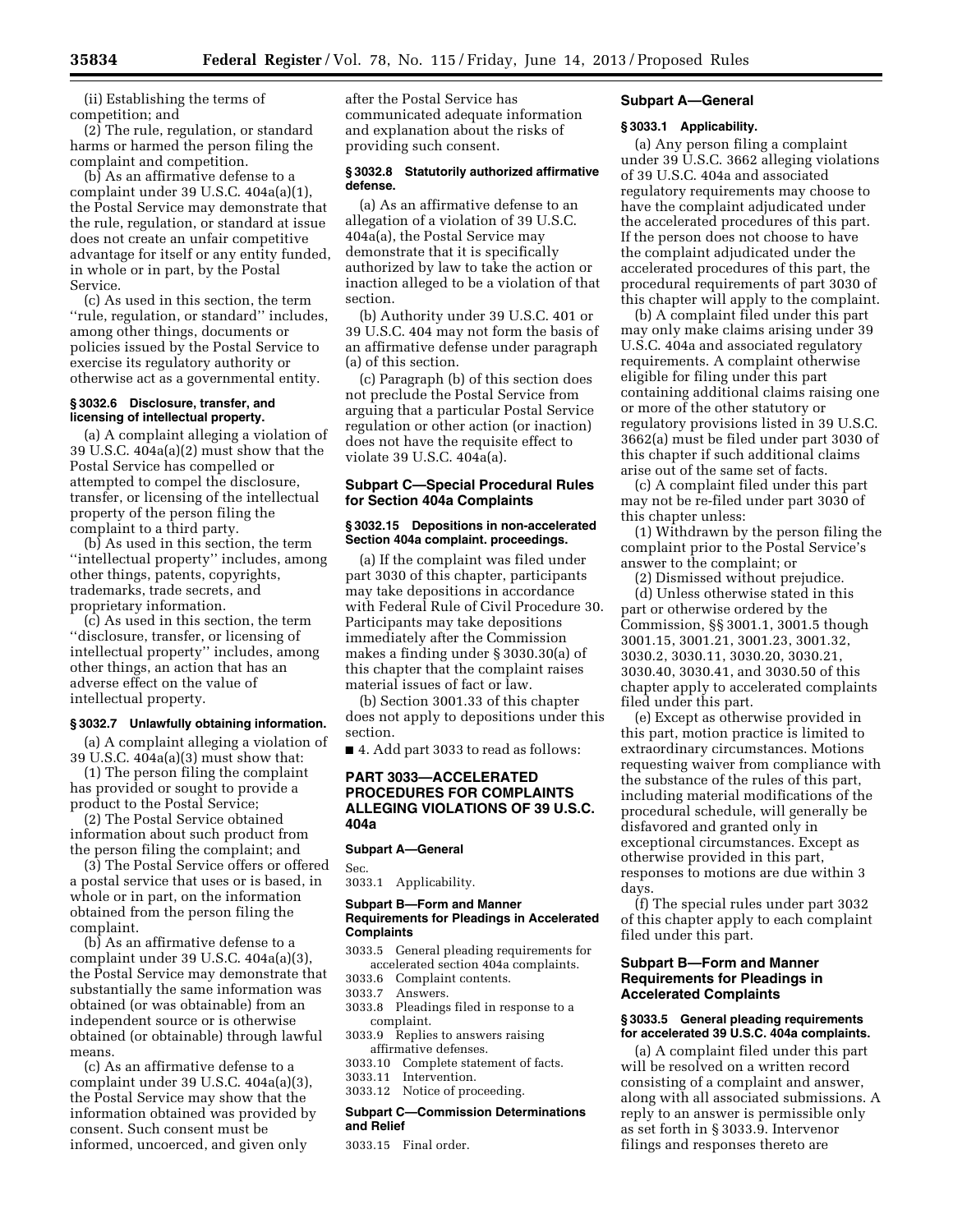permissible only as set forth in § 3033.11.

(b) Pleadings must be clear, concise, and explicit. All matters concerning a claim, defense or requested remedy, including damages, must be pleaded fully and with specificity.

(c) Pleadings must present facts which, if true, are sufficient to constitute a violation of the law, Commission regulation or order, or a defense to such alleged violation.

(d) Facts must be supported by relevant affidavit(s), declaration(s), or documentation.

(e) Legal arguments must be supported by appropriate statutory, judicial, Commission, or other administrative authority.

(f) If known, opposing authorities must be identified and distinguished.

(g) All authorities relied upon which are not routinely available in national reporting systems, such as unpublished decisions or slip opinions of courts or administrative agencies, must be included as part of filings.

(h) Information submitted, as well as relevant legal authorities, must be current, accurate, and updated as necessary and in a timely manner at any time before a decision is rendered on the merits of the complaint.

(i) Rules, regulations, and standards that are referred to or relied upon in a complaint, answer, or other pleading shall be appended to such complaint, answer, or other pleading.

(j) Pleadings shall identify the name, address, telephone number, and email address of the filing attorney or, if a participant is not represented by an attorney, the filing participant.

#### **§ 3033.6 Complaint contents.**

(a) A complaint filed under this part shall contain:

(1) An affirmative statement that the person filing the complaint seeks relief under the accelerated procedures of this part;

(2) A full explanation of how the Postal Service's action or inaction violates applicable statutory standards under 39 U.S.C. 404a or related regulatory requirements, including citations to the relied upon section or sections of statute, regulation, order, or other regulatory requirements;

(3) A statement of the specific relief requested and the basis for that relief;

(4) Identification of persons or classes of persons known, or believed to be similarly affected by the issues involved in the complaint, if applicable;

(5) A complete statement of facts that conforms with § 3033.10 that establishes the violation(s) described in paragraph (a)(2) of this section;

(6) Proposed findings of fact, conclusions of law, and legal analysis relevant to the claims and arguments set forth in the complaint;

(7) A certification that prior to the filing, the person filing the complaint attempted to meet or confer with the Postal Service's General Counsel to resolve or settle the complaint, why the person filing the complaint believes additional such steps would be unsuccessful, and the reasons for that belief;

(8) A statement as to whether the issues presented are pending in or have been resolved by an existing Commission proceeding or a proceeding in any other forum; and if so, an explanation of why timely resolution cannot be achieved in that proceeding;

(9) All affidavits, declarations, documents, data and analysis upon which the person filing the complaint intends to rely to support the facts alleged in the complaint; and

(10) A certification that the complaint has been served on the Postal Service as required by § 3030.11 of this chapter.

(b) The Commission may waive any of the requirements listed in paragraph (a) of this section to serve the interests of justice.

#### **§ 3033.7 Answers.**

(a) The Postal Service's answer to a complaint filed under § 3033.6 shall contain:

(1) Sufficient information to advise the person filing the complaint and the Commission fully and completely of the nature of each defense;

(2) A full explanation of why the Postal Service's action or inaction does not violate applicable statutory standards under 39 U.S.C. 404a or related regulatory requirements, including citations to the relied upon section or sections of statute, regulation, order, or other regulatory requirements;

(3) If applicable, a full explanation of why the relief requested is inappropriate, including information on how granting the relief requested could have unintended consequences or cause harm to the Postal Service unrelated to the issues raised in the complaint;

(4) Specific responses to all material allegations of the complaint and a detailed statement of the basis for such responses;

(5) A complete statement of facts that conforms with § 3033.10 that establishes the Postal Service's defenses, including affirmative defenses, to the allegations raised in the complaint;

(6) Identification of and justification for each defense asserted, including a separate section captioned ''Affirmative Defenses'' identifying any affirmative

defenses and the justifications for each such defense;

(7) Proposed findings of fact, conclusions of law, and legal analysis relevant to the claims and arguments set forth in the answer;

(8) A certification that the Postal Service attempted to meet or confer with the person filing the complaint to resolve or settle the complaint, why the Postal Service believes additional such steps would be unsuccessful, and the reasons for that belief;

(9) A statement as to whether the issues presented are pending in or have been resolved by an existing Commission proceeding or a proceeding in any other forum; and

(10) All affidavits, declarations, documents, data and analysis upon which the Postal Service relies or intends to rely to support the facts alleged in the answer.

(b) The Commission may waive any of the requirements of paragraph (a) of this section to serve the interests of justice.

### **§ 3033.8 Pleadings filed in response to a complaint.**

(a) Except as provided in paragraph (b) of this section or unless otherwise ordered by the Commission, the Postal Service shall file an answer to the complaint in the manner prescribed in this part within 20 days of service of the complaint.

(b) If appropriate, within 10 days after the complaint is filed, the Postal Service may file a dispositive motion with respect to the complaint, including a motion to dismiss. If the Postal Service files such a motion, unless otherwise ordered by the Commission, the period of time for filing its answer is altered such that if the Commission denies the motion or postpones disposition, the Postal Service shall file an answer within 7 days of the Commission's action.

(c) If the Postal Service files a motion pursuant to paragraph (b) of this section, responses to such motion are due within 7 days. The Commission shall issue its decision on such motion within 14 days or such other time as the Commission may establish.

(d) If the Postal Service's answer is delayed by the filing of a motion under paragraph (b) of this section, it may not obtain a further delay by filing another motion under paragraph (b) of this section.

### **§ 3033.9 Replies to answers raising affirmative defenses.**

(a) Within 10 days after service of an answer containing affirmative defenses presented in accordance with the requirements of § 3033.7(a)(6), the